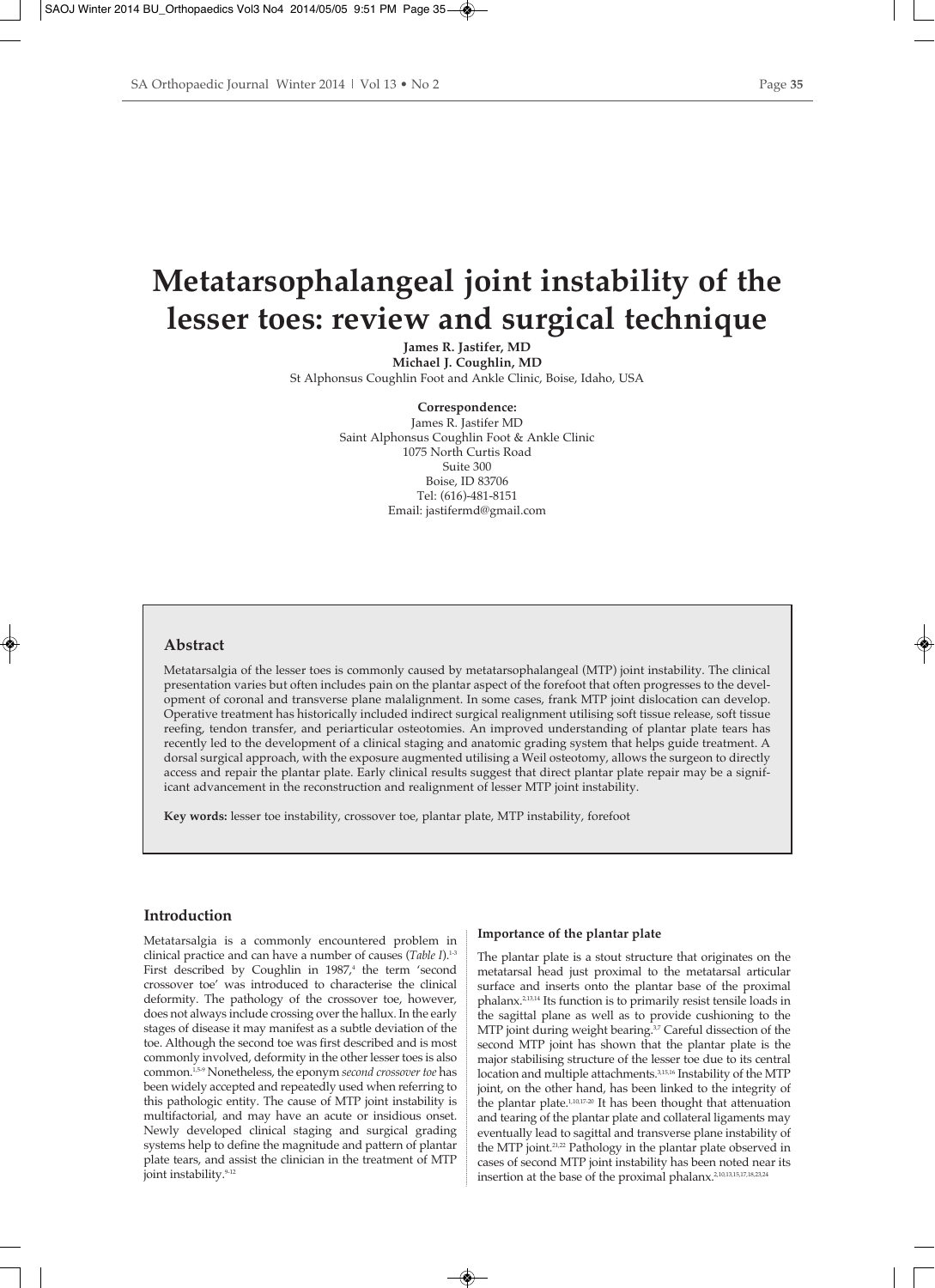## *Table I: Differential diagnoses of forefoot PA*

- Instability of the lesser MTP joints
- Freiberg's Infraction
- Degenerative arthritis of lesser MTP joints
- Systemic arthritis with involvement of lesser MTP joints
- MTP joint synovitis
- Metatarsal stress fracture
- Interdigital neuroma
- Synovial cyst formation

During normal gait, the MTP joint hyperextends during the terminal stance phase of gait. The plantar plate provides passive resistance, along with the intrinsic musculature (lumbricals and interossei) which provide active resistance, to this dorsiflexion force which propels the body forward. With plantar plate deterioration, the proximal phalanx subluxes dorsally. Additionally, the interossei are displaced dorsal to the axis of rotation of the MTP joint and thus lose their capacity to plantarflex the MTP joint. The lumbrical, located medially, is tethered by the deep metatarsal ligament and becomes a medial deforming force which adds an adduction force vector to the toe causing medial deviation.10,11,14,25 The collateral ligaments are likely to contribute to both transverse and sagittal plane malalignment of the digit.10,26

Based on cadaveric and surgical findings, as well as the reports of other authors, <sup>9-11,18,26,27</sup> we believe that plantar plate insufficiency is the primary pathologic finding that leads to this MTP joint instability.

#### **Demographics**

MTP joint instability has been associated with a long second metatarsal, acute trauma, chronic inflammation, hallux valgus, hallux varus, pes planus, hallux rigidus, interdigital neuromas, and hammertoe deformities, but the cause may also be insidious and idiopathic.5-7,16,18,19,22,28 These pathologic processes likely alter the loading characteristics of the lesser toes and therefore contribute to instability patterns. While MTP joint instability is frequently seen in older sedentary women, it has been reported in younger male athletes as well.1,16 While an acute disruption of the plantar plate can lead to instability of the lesser MTP joint,<sup>19,29,30</sup> more often an insidious and idiopathic onset of symptoms is seen likely resulting from attritional changes which lead to an eventual plantar plate tear.9 A high incidence of lesser MTP joint instability in older females has led some to suggest that the long-term use of high-fashion footwear may lead to chronic hyperextension forces of the MTP joint and eventual plantar plate insufficiency.<sup>5,7,9</sup> Although originally described as a deformity of the second MTP joint,<sup>4</sup> Nery *et al.*<sup>9</sup> observed in a large series of 55 plantar plate tears (28 patients) that twothirds of patients had second toe involvement, while a third of patients had third or fourth toe involvement.

*We believe that plantar plate insufficiency is the primary pathologic finding that leads to this MTP joint instability*

### **History and physical exam**

Determining the primary cause of metatarsalgia can be difficult.31 The most common physical examination finding in patients presenting with plantar plate tears is focal tenderness on the plantar aspect of the forefoot at the base of the second toe. This tenderness may be isolated to the plantar base of the proximal phalanx, where transverse plantar plate tears typically occur. Initially, the swelling associated with the tears may be seen without associated deformity. With time, sagittal and coronal plane deviation develops with continued attenuation of the plantar plate and collateral ligaments. The development of a gap between adjacent toes or medial deviation of a toe is a frequent finding.<sup>1,5,10,21</sup> A hyperextension deformity is seen in later stages, and as the deformity progresses the pathologic toe may cross over or under the adjacent digits.<sup>16</sup> Chronic pain and malalignment often lead to the development of an associated hammertoe deformity at the proximal interphalangeal joint.<sup>3,5</sup>

Other clinical findings that may be associated with MTP joint instability include digital swelling, swelling on the plantar aspect of the MTP joint, neuritic symptoms, and MTP joint malalignment.<sup>7,9-11,23</sup> The most specific finding is a positive *drawer test* (80.6% sensitivity, 99.8% specific ).<sup>32</sup>

Klein *et al*. 32 studied the pre-operative clinical findings and compared them to intra-operative findings. Several key findings were highly sensitive for detecting plantar plate tears including gradual onset of pain (93%), previous first ray surgery (100%, despite an incidence of 18%), pain at the second metatarsal head (98% sensitive), and oedema at the second metatarsal head (95.8% sensitive). Acute onset of pain and toe deformity was rare but telling (7% incidence, 100% specificity).

Some patients may describe radiating pain or numbness into the toes, and this should raise the awareness of a possible adjacent neuroma.<sup>33</sup> Coughlin et al.,<sup>8</sup> reported the concomitant presence of an interdigital neuroma in patients with lesser MTP joint instability in nearly 20% of the cases. Compression of the transverse metatarsal arch in the presence of joint instability typically does not illicit a 'Mulder click' or numbness and pain radiating into the toes, which can be typical in the presence of an interdigital neuroma.<sup>16,33,34</sup> Even so, differentiating a symptomatic interdigital neuroma from an unstable lesser MTP joint can be difficult, especially in the early stages. The use of sequential injections in adjacent MTP joints and intermetatarsal spaces may help lead to an accurate diagnosis.<sup>5,16,3</sup>

The *drawer test* is a pathognomonic finding associated with MTP joint instability.<sup>9,16,32,36</sup> This test is performed by grasping the proximal phalanx of the involved digit and applying a vertical stress in a dorsal direction. This manoeuvre may reproduce the patient's pain and often the examiner will feel the MTP joint sublux or dislocate (*Figure 1*). The plantar flexion strength of the digit may be decreased, and this can be quantified by using the 'paper pull-out test'.18 A strip of paper (1 cm  $\times$  6 cm) is placed under the affected toe tip. While the patient plantar flexes the affected digit and grasps the paper, the examiner pulls the paper strip out from beneath the toe (*Figures 2a and b*). A positive test is seen when there is no digital purchase present, and the paper strip is pulled out intact without tearing. These clinical exam findings can be correlated to provide a reliable means for diagnosing plantar plate tears.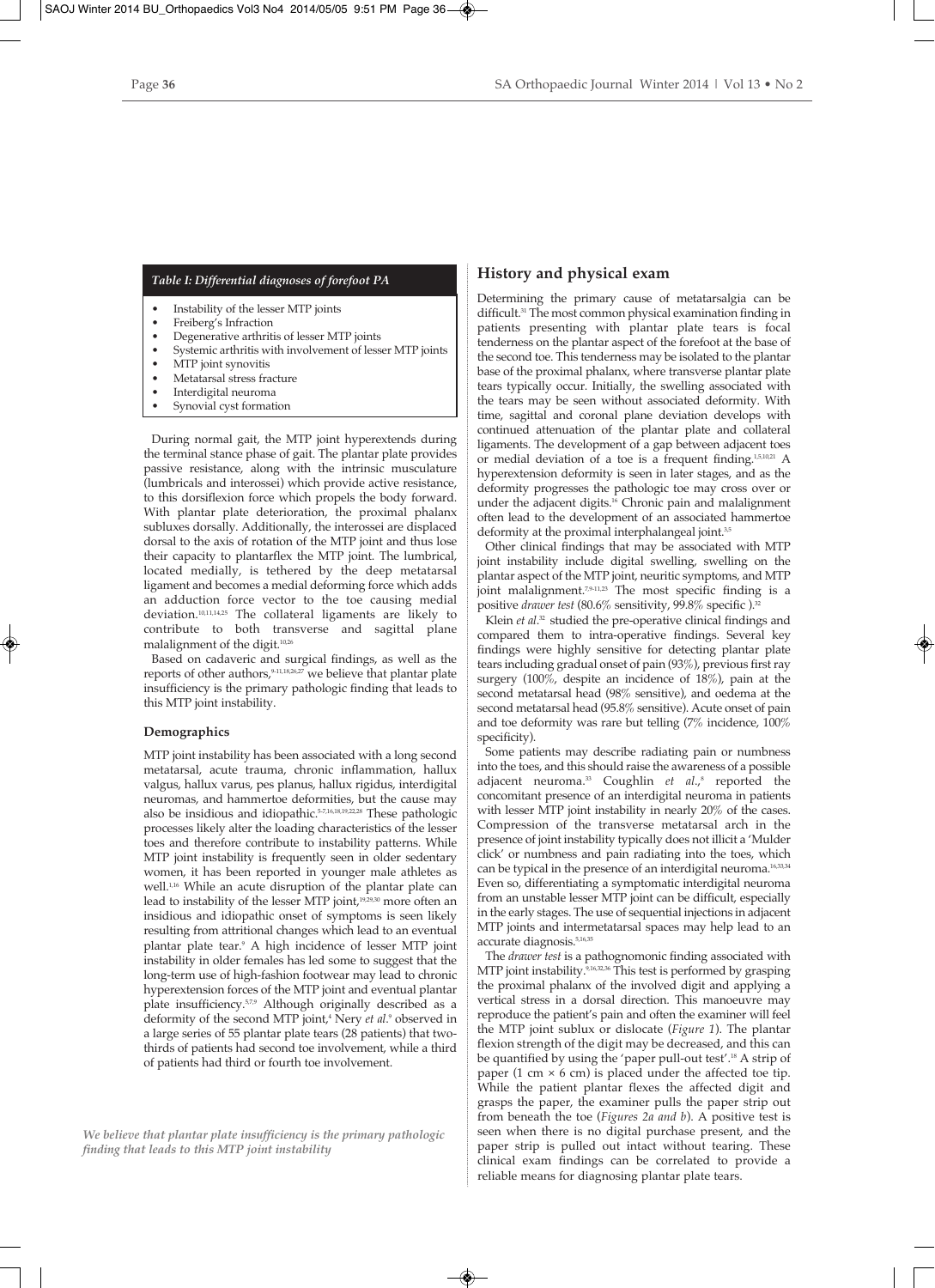



*Figure 2. Photos of a) before and b) after 'paper pull out test'*

Sung *et al*. <sup>37</sup> found a high degree of clinical accuracy in the pre-operative physical exam when later compared to the findings of both advanced imaging and surgery. Evaluation of the magnitude of deformity, and the associated instability on drawer testing allows the clinician to pre-operatively stage the condition on a 0–3 scale (*Table II*). Staging is a useful tool in predicting the degree of surgical correction necessary at the time of operative intervention.

## **Imaging studies**

Standard anteroposterior and lateral weightbearing radiographs should be used to assess joint congruity, angular deformity, and intra-articular arthritic changes of the foot.<sup>16</sup> Common findings include a disruption in the metatarsal parabola of the symptomatic foot, increase in the 1–2 intermetatarsal angle, medial deviation of the second toe and splaying of the digits.<sup>38</sup>

Additional imaging modalities should also be considered in evaluating MTP joint pathology. Arthrography of the MTP joints has been used to determine the presence of plantar plate tears, but this is limited in defining the size or pattern of the tear.<sup>14,27,39</sup> Yao *et al*.<sup>40</sup> first described the utility of MRI for evaluating a plantar plate tear.

Nery *et al*. <sup>9</sup> and Sung *et al*. <sup>37</sup> reported MRI to be specific and reliable in determining the presence and extent of plantar plate pathology. Ultrasound should be considered but may be limited by the experience of the technologist. While ultrasound and MRI are both appropriate imaging modalities for plantar plate tears, ultrasound is more sensitive than MRI  $(91.5\%$  versus 73.9%) while MRI is more specific  $(100\%$ versus 25%).37,41,42 An experienced musculoskeletal radiologist is helpful in assessing the presence and magnitude of tears on MRI. We have found that a 3 tesla MRI can provide excellent visualisation, and we no longer use arthrography to assist in making a diagnosis (*Figure 3*).

## **Classification**

Several grading schemes for describing second MTP joint instability have been described,<sup>14,25,27,43</sup> but only recently has the plantar plate involvement in lesser MTP joint instability been thoroughly evaluated and classified.<sup>9-12,20,23,27,44,45</sup>

We use two staging systems to guide the treatment of plantar plate dysfunction. First, we use a comprehensive clinical staging system based on physical exam findings which incorporates many of the principles of previous rating systems (*Table II*).<sup>7,9,14,25,27,43</sup> Second, an anatomic grading system been developed based on dissection of cadaveric specimens with plantar plate tears (*Table III*). These systems address plantar plate dysfunction and are helpful in quantifying the magnitude of the deformity and the pre-operative planning for surgical repair of the specific type of tear. Nery *et al*. <sup>9</sup> reported on a series of 55 plantar plates evaluated arthroscopically prior to open repair, and found that a Grade 3 tear was most common and accounted for almost half of all tears. They used the same grading system described in this article to evaluate these patients (*Figures 4a–d*).

### **Conservative treatment**

Early detection of plantar plate tears is difficult. Because of the insidious onset of the pain and deformity, delay in the evaluation and treatment is quite common. Frequently, patients become concerned only after progression of the deformity and the presence of a fixed hammertoe.<sup>5</sup> The initiation of conservative measures may reduce painful metatarsalgia, but rarely will this alter the progression of symptoms or malalignment.<sup>31</sup> There are several conservative treatment options (*Figures 5a–d*). An alteration in footwear with a reduced heel height and roomy toe box may reduce pressure on the symptomatic digit. A graphite footplate may help diminish stress on the MTP joint in the terminal stance phase of gait.10,35 The footplate can be accompanied by a soft insole with a metatarsal pad placed proximal to the symptomatic metatarsal head to reduce plantar discomfort by redistributing pressure.6,10 A symptomatic hammertoe deformity may be padded with a silicon toe sleeve to reduce pain. Taping the affected toe in the early stages may increase sagittal plane stability, with the goal of position control of the toe while scarring or healing of the tissue occurs. Taping is unsuccessful in cases of complete capsular disruption when the toe is moderately subluxed or dislocated.<sup>5</sup>

*Early detection of plantar plate tears is difficult*

*Frequently, patients become concerned only after progression of the deformity and the presence of a fixed hammertoe*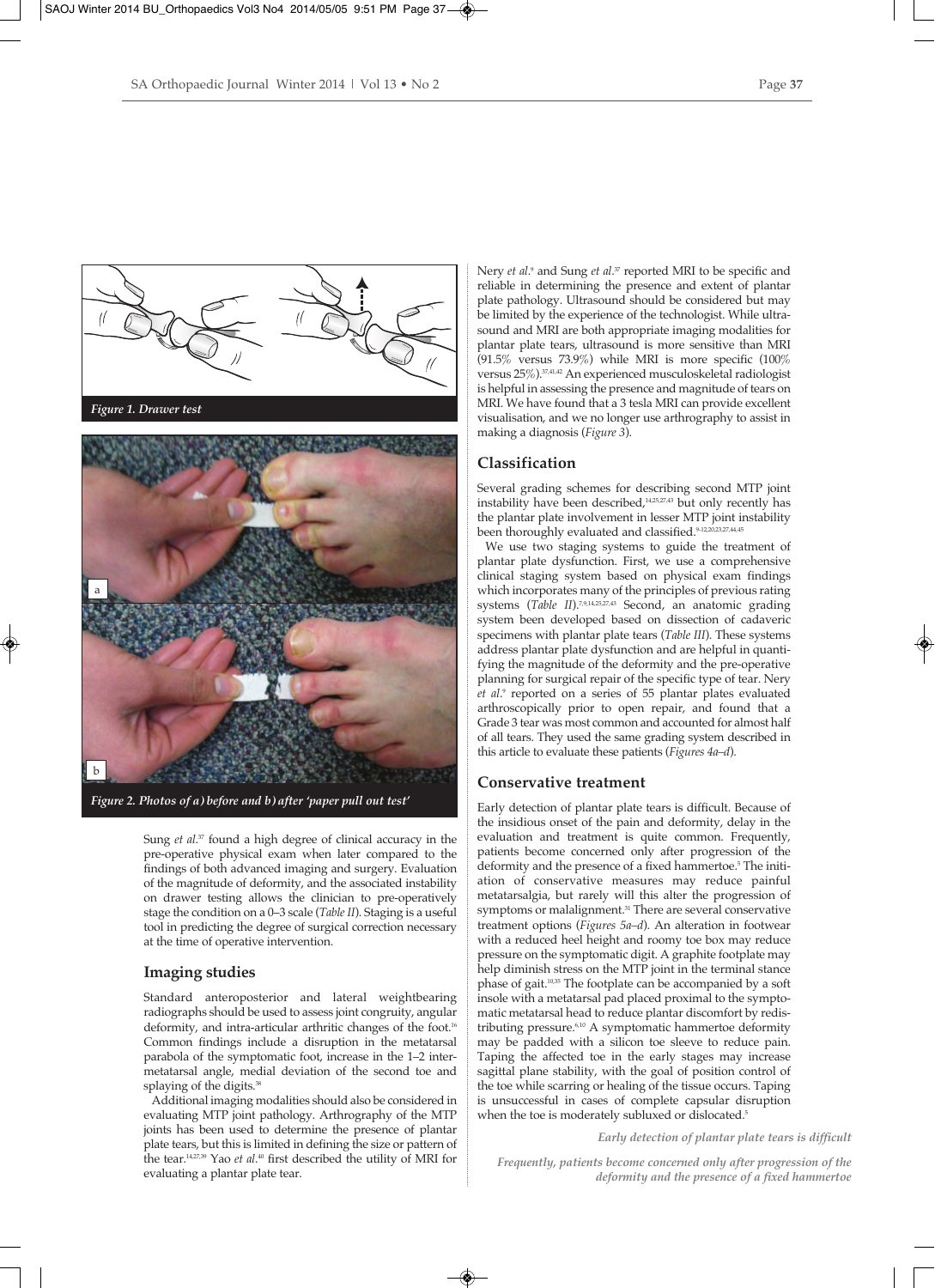| Table II: Clinical staging of exam for second MTP joint instability |                                                                                                                               |                                                                                                          |
|---------------------------------------------------------------------|-------------------------------------------------------------------------------------------------------------------------------|----------------------------------------------------------------------------------------------------------|
| Grade                                                               | Alignment                                                                                                                     | <b>Physical examination</b>                                                                              |
| $\Omega$                                                            | No MTP joint malalignment; prodromal phase<br>with pain but no deformity                                                      | MTP joint pain, thickening or swelling of the MTP<br>joint, diminished toe purchase, negative drawer     |
|                                                                     | Mild malalignment of MTP joint; widening of the<br>web space, medial deviation                                                | MTP joint pain, swelling of MTP joint, reduced toe<br>purchase, mildly positive drawer (<50% subluxable) |
|                                                                     | Moderate malalignment; medial, lateral, dorsal, or<br>dorsomedial deformity, hyperextension of the MTP joint                  | MTP joint pain, reduced swelling, no toe purchase,<br>moderately positive drawer ( $>50\%$ subluxable)   |
|                                                                     | Severe malalignment; dorsal or dorsomedial deformity;<br>the second toe can overlap the hallux; may have fexible<br>hammertoe | Joint and toe pain, little swelling, no toe purchase<br>(dislocatable MTP joint), flexible hammertoe     |
| Abbreviation: MTP, metatarsophalangeal                              |                                                                                                                               |                                                                                                          |



*Figure 3. a) MTP plantar plate anatomy; b) MRI of plantar plate tear; c) MRI 12 months post successful repair. Note the artefact from Weil osteotomy screw fixation*

| Table III: Surgical grading of plantar plate tears |                                                                                                                                                                     |  |
|----------------------------------------------------|---------------------------------------------------------------------------------------------------------------------------------------------------------------------|--|
| Grade                                              | <b>Patterns of tears</b>                                                                                                                                            |  |
| $\cap$                                             | Plantar plate or capsular attenuation, and/or<br>discolouration                                                                                                     |  |
| 1                                                  | Transverse distal tear (adjacent to insertion into<br>proximal phalanx (< 50%); edial/lateral/central<br>area) and/or midsubstance tear $(<50\%)$                   |  |
| $\overline{2}$                                     | Transverse distal tear (> 50%); medial/lateral/<br>central area and/or midsubstance tear $\left( < 50\% \right)$                                                    |  |
| 3                                                  | Transverse and/or longitudinal extensive tear<br>(may involve collateral ligaments). Frequently a<br>distal transverse tear present also.                           |  |
| $\overline{4}$                                     | Extensive tear with button hole (dislocation); a<br>combination of transverse and longitudinal<br>tears, with an extensive tear, little plantar plate<br>to repair. |  |

Coughlin reported on a small series of patients with crossover deformity and found that taping of the digit slowed progression of the deformity but the patients continued to experience joint pain.1,4 Due to the composition of the plantar plate, which is largely type 1 collagen, it is reasonable to expect that a complete tear is unlikely to heal spontaneously with time. $20,24,27$  Long-term taping can occasionally cause ulceration of the toe or chronic oedema.<sup>6</sup>

While conservative measures may temporarily relieve the pain of an unstable lesser MTP joint, they will not permanently correct the deformity.<sup>46</sup> Some clinicians use nonsteroidal anti-inflammatory drugs (NSAIDs) to manage discomfort but these should be used with caution, especially in older patient populations. Selective corticosteroid injections may be diagnostic and therapeutic, as described above, but must be used with caution.<sup>10,35</sup> Injections can potentially mask symptoms, allowing further capsular and plantar plate degeneration with subsequent joint subluxation or dislocation.<sup>6,10</sup> Thus, with increasing pain and deformity associated with capsular instability and plantar plate tears, surgical intervention should be considered.

## **Surgical technique**

The thought process for treating plantar plate tears has progressed through several iterations. Until recently, surgical treatment of lesser toe MTP instability was done indirectly. Some of the treatments included simple synovectomy, soft tissue capsular or tendon release, tendon transfers, and bony decompression.7,14,16,22,43,45,46 Direct plantar plate repair has been reported through a plantar approach;<sup>18,27</sup> however, we directly repair the plantar plate through a dorsal approach (*Figures 6a and b*).<sup>2,9,44</sup>

> *While conservative measures may temporarily relieve the pain of an unstable lesser MTP joint, they will not permanently correct the deformity*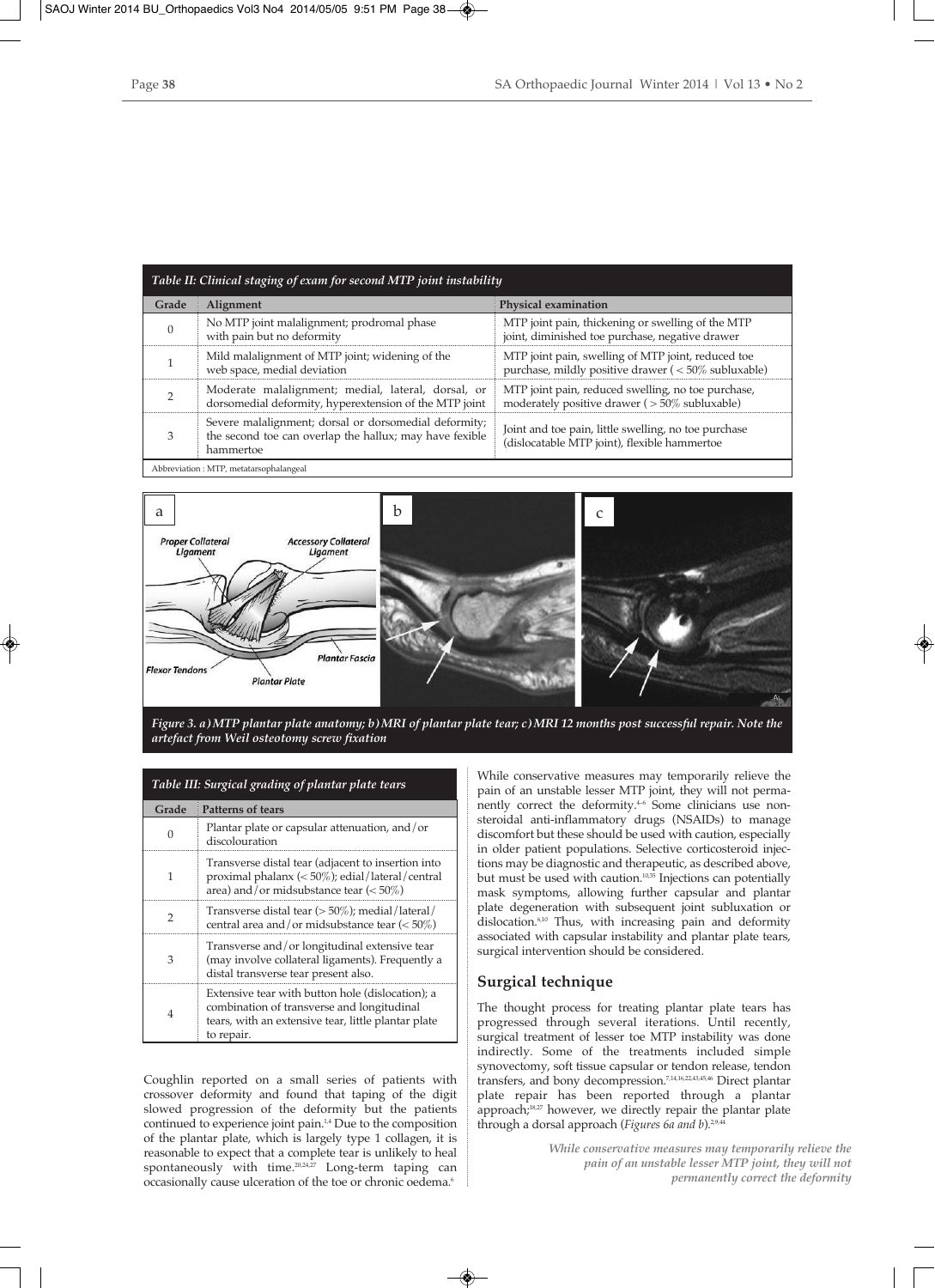

An approximately 3 cm long dorsal longitudinal incision is made in the adjacent web space of the affected toe. The incision is deepened in the interval between the extensor tendons. The dorsal MTP joint capsule is incised and the medial and lateral collateral ligaments are released at their insertion onto the proximal phalanx. The metatarsal capsular attachments with the associated medial and lateral vascular supply to the metatarsal head are preserved. A Weil metatarsal osteotomy is performed parallel to the plantar aspect of the foot, and the metatarsal head is translated proximally 8 to 10 mm. It is fixed temporarily in a proximal position with a vertical Kirschner wire. The remaining 2–3 mm of the dorsal metaphyseal flare is removed to improve visualisation of the plantar plate. A second vertical Kirschner wire is placed centrally in the proximal phalanx metaphysis. A joint distractor is positioned over the two Kirschner wires and used to open the joint and directly inspect the plantar plate for pathology. The tear type guides the suturing technique.

A distal transverse tear, grade 1 or 2, is repaired with a mechanical suture passer ('Mini-scorpion' © Arthrex, Inc. Naples, FL) by placing one or two horizontal mattress sutures. A longitudinal grade 3 tear is often repaired using a hand-held manual suture passer (suture lasso © Arthrex, Inc. Naples, FL). Following suture placement in the plantar plate, two vertical holes are drilled in the base of the proximal phalanx. The sutures are then passed through the phalangeal drill holes, the Weil osteotomy is fixed into final position, and the sutures are tied over a dorsal bone bridge**.** If a transverse plane deformity remains, a capsular reefing suture is placed on the convex side of the deformity to achieve further realignment. The drawer test is routinely negative following surgical repair. After a standard closure, a gauze and tape compression dressing is applied. Strengthening, stretching, and range of motion exercises are commenced at 10–14 days post-operatively, and protected weight bearing in a postoperative shoe is continued for 6 weeks after surgery. For those returning to athletic activity, the patients are allowed to commence exercising with full forefoot weight bearing at the sixth post-operative week. A graphite insole with a soft prefab orthotic covering this stiff insole is placed in the athletic shoe to prevent excessive dorsiflexion. This is used for an additional 12 weeks, and is continued in athletes participating in contact sports. Taping of the involved digit is frequently advocated to protect the toe from further injury.

#### **Surgical outcomes**

A literature review on the operative treatment of lesser toe MTP joint instability demonstrates that historically an indirect repair of the MTP joint has been performed. This is largely due to the fact that the pathology of plantar plate tear was not well defined, the surgical exposure was difficult, and few surgical instruments were available to achieve repair in such a confined space. The most frequently reported surgical techniques included MTP joint synovectomy,<sup>21</sup> capsular soft tissue release with reefing,<sup>1,4,6,16,29,43,46</sup> extensor and flexor tendon transfers,<sup>1,4,8,14,16,18,25,43,46</sup> phalangeal and metatarsal osteotomies,7,14,25 and even digit amputation.47 Distal metatarsal osteotomies to decompress and realign the involved joint showed unimpressive results.6,7,14,25 None of these surgical techniques addresses the principle cause of MTP joint instability, the plantar plate. The plantar plate, in conjunction with the medial and lateral collateral ligaments, is the key stabilising structure of the MTP joint.<sup>4,7,9-11,26</sup>

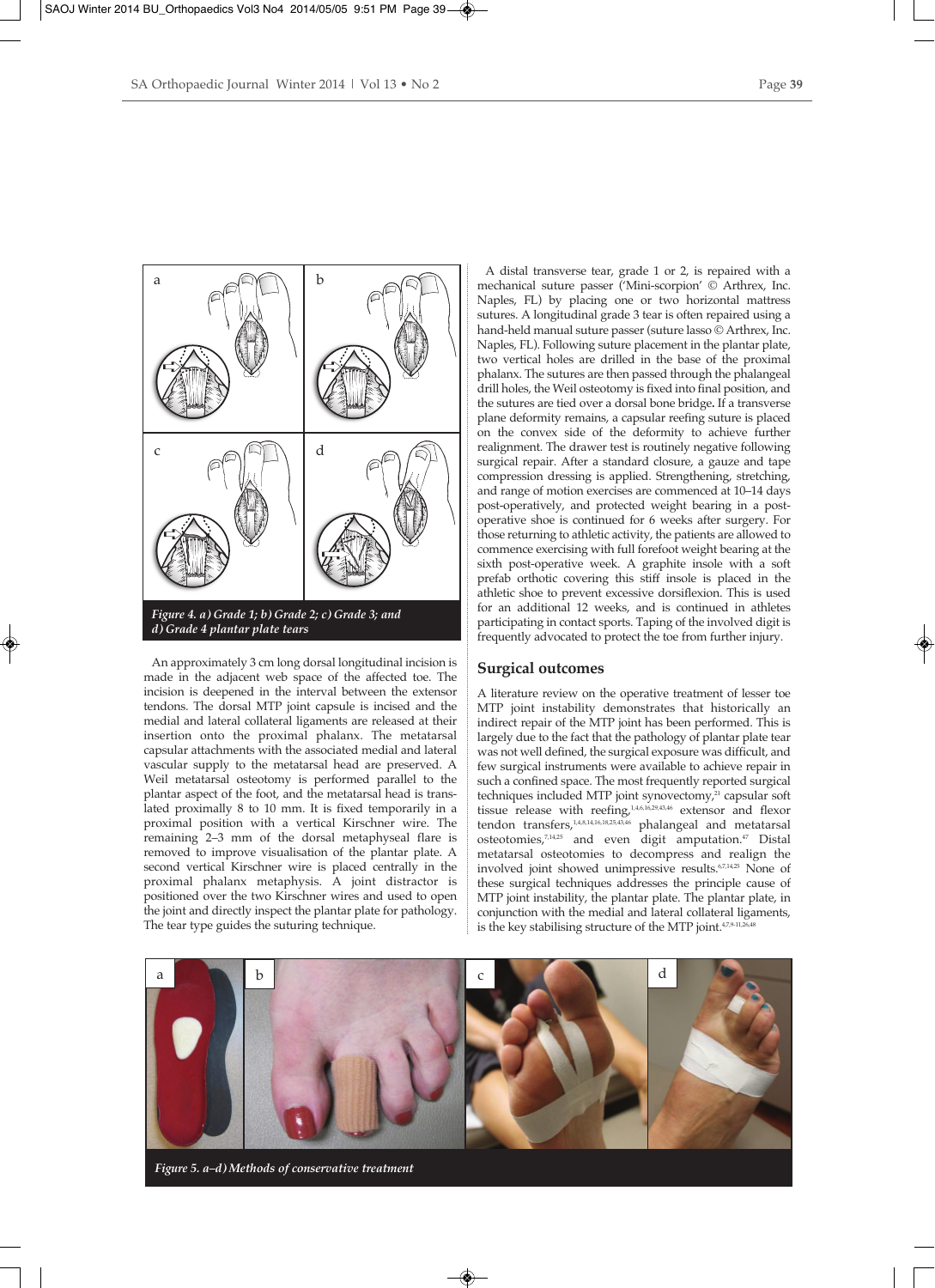

Operative techniques have evolved to achieve direct repair of plantar plate tears.9,10,18,24,27,44 In a cadaveric study, Ford *et al*. <sup>45</sup> compared different surgical procedures including primary plantar plate repair, a flexor tendon transfer (FTT), and a combined tendon transfer and plantar plate repair, and concluded that a primary plantar plate repair was a viable alternative to FFT in stabilising the lesser MTP joint. It is intuitive to repair a plantar plate tear through a plantar incision, which has been reported to achieve satisfactory results.18,27 With the plantar approach however, it is difficult to expose adjacent joints and it may also put the patient at risk for a painful plantar scar. Cooper and Coughlin,<sup>2</sup> in a cadaveric study, showed that adequate exposure of a lesser MTP joint could be achieved utilising a dorsal approach and a Weil osteotomy. Others<sup>9,12,44</sup> have reported satisfactory pain relief and good results of plantar plate repairs done through a dorsal approach using a Weil osteotomy. In a prospective study of a direct plantar plate repair using a dorsal approach, Coughlin *et al.* and Nery<sup>5,9</sup> reported on 22 patients (40 MTP joints) and noted excellent pain relief with improved digital strength and realignment at an average follow-up of 1.5 years.

Since the original description of crossover second toe deformity in  $1987<sup>4</sup>$  there has been an evolution in the evaluation and treatment of lesser toe MTP joint instability. Staging of the deformity based on the clinical examination, and grading of the tear based on surgical findings, helps define the magnitude of the deformity and the severity of the plantar plate tear. After exhausting nonoperative treatment, we now treat plantar plate tears with direct surgical repair and advancement with the technique described above. This involves visualisation of the plantar plate through a dorsal approach and primary repair of the tear with non-absorbable suture. We advise any surgeon considering the adoption of this new technique to gain experience in the laboratory setting as it can be technically difficult. Excellent early results have been reported with this surgical technique.

*This paper is our original unpublished work and it has not been submitted to any other journal for reviews.*

**(All figures and tables reproduced with permission from Michael J. Coughlin MD)**

#### **References**

- 1. Coughlin MJ. Second metatarsophalangeal joint instability in the athlete. *Foot Ankle,* 1993;**14**(6):309-19.
- 2. Cooper MT, Coughlin MJ. Sequential dissection for exposure of the second metatarsophalangeal joint. *Foot Ankle Int,* 2011;**32**(3):294-99.
- 3. DuVries HL. Dislocation of the toe. *JAMA,* 1956;**160**:728.
- 4. Coughlin MJ. Crossover second toe deformity. *Foot Ankle,* 1987;**8**(1):29-39.
- 5. Coughlin MJ. When to suspect crossover second toe deformity. *J Musculoskeletal Medicine,* 1987: p. 39-48.
- 6. Coughlin MJ. Subluxation and dislocation of the second metatarsophalangeal joint. *Orthop Clin North Am,* 1989;**20**(4):535- 51.
- 7. Coughlin MJ. Lesser toe deformities, in *Surgery of the Foot and Ankle,* MJ Coughlin, CL Mann, CL Saltzman, Editors. 2007, Mosby Elsevier Inc.: Philadelphia, PA. p. 363-464.
- 8. Coughlin MJ, *et al*. Concurrent interdigital neuroma and MTP joint instability: long-term results of treatment. *Foot Ankle Int,* 2002;**23**(11):1018-25.
- Nery C, et al. Lesser metatarsophalangeal joint instability: prospective evaluation and repair of plantar plate and capsular insufficiency. *Foot Ankle Int,* 2012;**33**(4):301-11.
- 10. Coughlin MJ, Baumfeld DS, Nery C. Second MTP joint instability: grading of the deformity and description of surgical repair of capsular insufficiency. *Phys Sportsmed,* 2011;**39**(3):132- 41.
- 11. Coughlin MJ, *et al*. Metatarsophalangeal joint pathology in crossover second toe deformity: a cadaveric study. *Foot Ankle Int,* 2012;**33**(2):133-40.
- 12. Weil L, Jr, *et al*. Anatomic plantar plate repair using the Weil metatarsal osteotomy approach. *Foot Ankle Spec,* 2011;**4**(3):145- 50.
- 13. Gregg J, *et al*. Histologic anatomy of the lesser metatarsophalangeal joint plantar plate. *Surg Radiol Anat,* 2007;**29**(2):141-47.
- 14. Mendicino RW, *et al*. Predislocation syndrome: a review and retrospective analysis of eight patients. *J Foot Ankle Surg,* 2001;**40**(4):214-24.

*No benefits were received for the publication of this manuscript.*